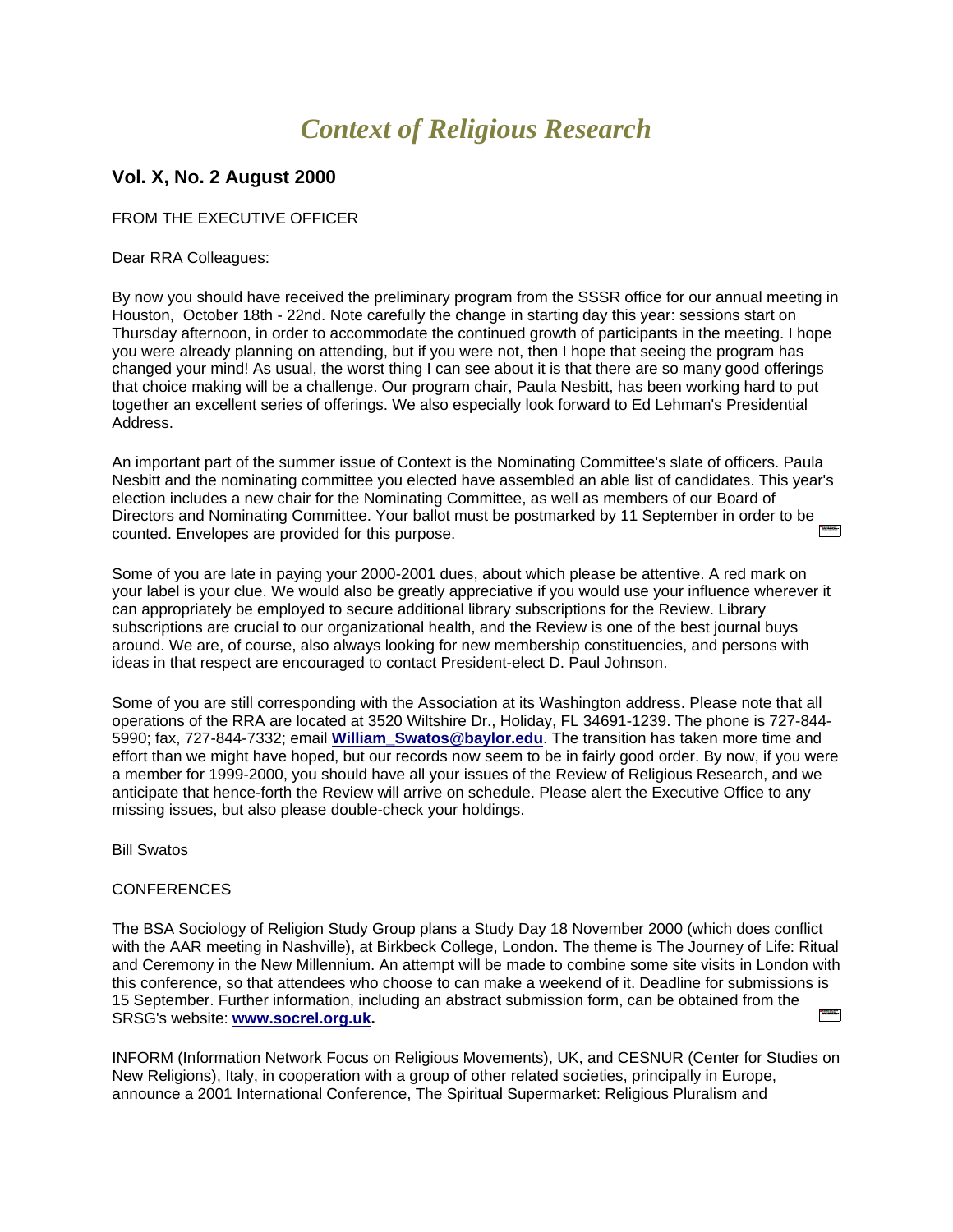Globalisation in the 21st Century: The Expanding European Union and Beyond, to be held at the London School of Economics, 19-22 April 2001. Persons interested in presenting papers need to have abstracts and a short c.v. submitted as soon as possible and in no case later than 31 December 2000. For further information: **[inform@lse.ac.uk.](mailto:inform@lse.ac.uk)**

It's not to early to begin planning for the 2001 meetings of the ASR and SISR, which will follow each other (in that order), beginning 16 August in Anaheim, thence to Mexico. More in the next issue.

#### NEWS OF MEMBERS

Dane S. Claussen, assistant professor of Communication and Mass Media at Southwest Missouri State University, has recently published two books related to the Promise Keepers organization. McFarland & Company has published an edited collection of chapters by Claussen and others entitled The Promise Keepers: Essays on Masculinity and Christianity, and Pilgrim Press has published Standing on the Promises: The Promise Keepers and the Revival of Manhood. Unrelated to these projects, Claussen has also received an SMSU Faculty Research Grant to assist in writing a coauthored book on the history of U.S. newspaper industry marketing, promotions, and public relations between 1920 and 1970, as well as a General Education Faculty Development Grant for an interdisciplinary capstone course on science, technology, and the mass media.

The Secularization Debate, a reprint edition of a *Sociology of Religion* issue on secularization, coedited by Dan Olson and Bill Swatos, has recently been issued by Rowman & Littlefield. The articles derive from a special session at the RRA meeting in 1997.

Pierre Hegy has published *Catholic Divorce: The Deception of Annulments* with Continuum. The book is coedited with Joseph Martos.

We regret to report the death of long-time RRA member Samuel A. (Sam) Mueller on 15 April. The last issue of Context noted that Sam had suffered a stroke last fall. Sam was an undergraduate student of the late Ross Scherer and taught for many years at the University of Akron, where at one point he and Margaret Poloma coedited the journal *Sociological Focus*. May he rest in peace.

## CANDIDATES FOR NOMINATING COMMITTEE CHAIR

C. KIRK HADAWAY is Minister for Research and Evaluation at the Office of General Minis-tries, United Church of Christ, in Cleveland, Ohio. Kirk has authored seven applied books, including Rerouting the Protestant Mainstream (Abingdon Press 1995), and many articles on church trends, congregational studies, and the sociology of religion in books, journals, and magazines. He has served the RRA previously as a member of the Board of Directors.

ADAIR LUMMIS has been a member of RRA, SSSR, ASR, and the ASA Section on the Sociology of Religion, in all of which she has served on committees and been on panels at their annual meetings. She has a doctorate in sociology from Columbia University. She has co-authored five books, and has written book chapters, articles, and numerous research monographs during her years as Faculty Associate for Research, Hartford Institute for Religion Research, Hartford Seminary, most recently Clergy Women: An Uphill Calling (1998).

### CANDIDATES FOR BOARD OF DIRECTORS

DEAN R. HOGE is Professor of Sociology at Catholic University of America. Since completing his Ph.D. in 1970, Dean has developed an extensive publications record of books, articles, and monographs. Two of his most recent, both coauthored with other RRA colleagues, are Vanishing Boundaries, on Protestant baby boomers, which won the SSSR 1994 distinguished book award, and Money Matters, a study of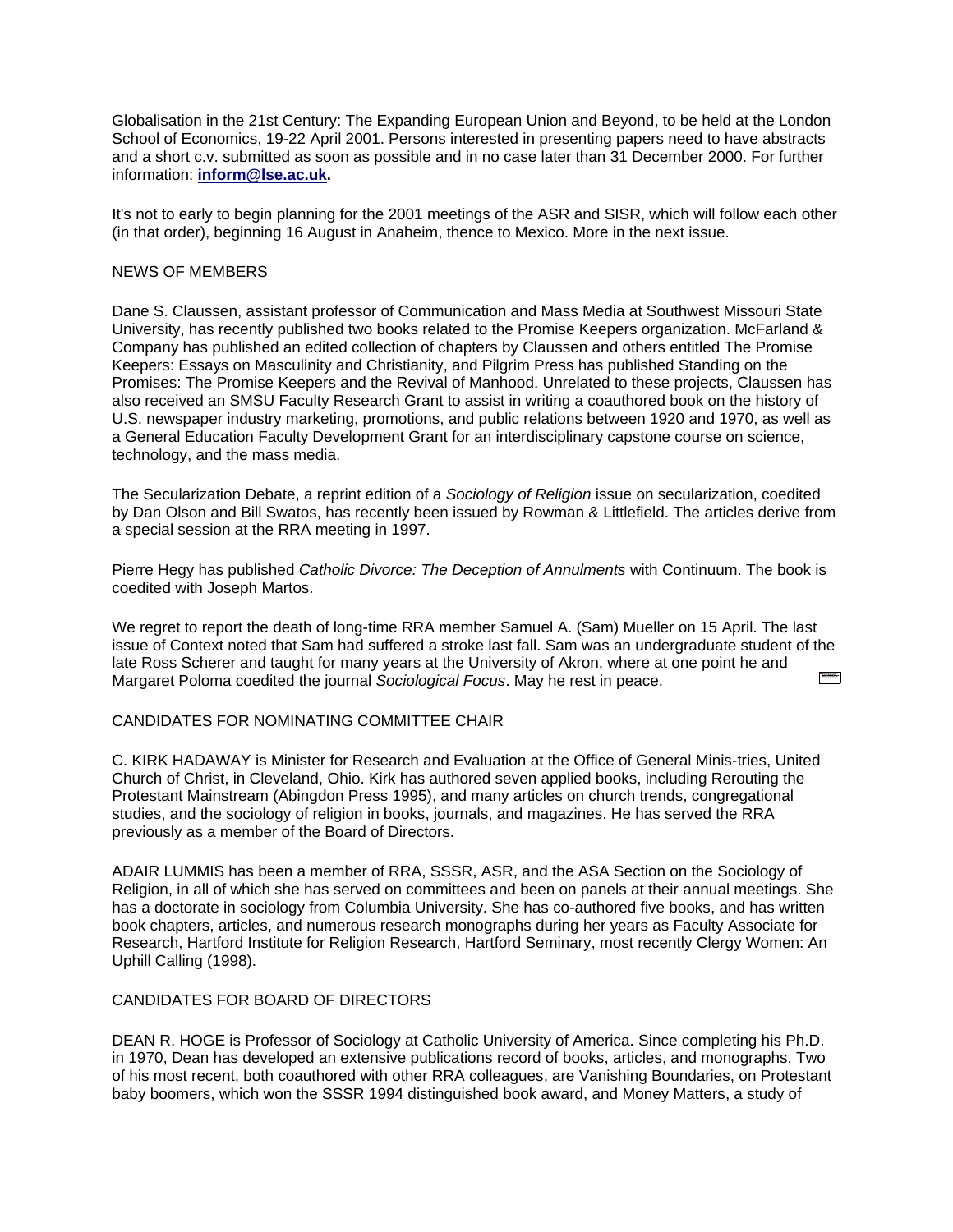giving patterns among Catholics and four Protestant denominations. Dean was President of the RRA in 1980 and has also been a Douglass lecturer.

DON LUIDENS, at Hope College since 1977, has been Sociology department chair since 1987. With Dean Hoge and Benton Johnson, he is coauthor of Vanishing Boundaries, and is also coeditor of Rethinking Secularization and Reformed Vitality. His articles have appeared in RRR, JSSR, and Sociology of Religion. Don has served as RRA's Nominating Committee Chair and as Secretary.

JOHN P. (JACK) MARCUM has worked for twelve years as Associate for Survey Research with the Presbyterian Church (U.S.A.) in Louisville. He has a Ph.D. in sociology from the University of Texas, and previously taught at the University of Mississippi, the University of Iowa, and Southern Illinois University. Currently he serves as secretary-treasurer for the Association of Statisticians of American Religious Bodies. From 1995-1996 he was president of the Southern Demographic Association.

SCOTT THUMMA is Faculty Associate of Religion and Society at the Hartford Institute for Religion Research, Hartford Seminary. In addition to teaching and research at the seminary, he administrates the HIRR web site. Most recently he has published a chapter on congregational research methods in Studying Congregations and previously articles on megachurches, religious authority, and homosexuality and religion. Scott manages the RRA web site and has served on the Jacquet Awards committee.

#### CANDIDATES FOR NOMINATING COMMITTEE

JAMES C. CAVENDISH is Assistant Professor of Sociology at the University of South Florida. He received his Ph.D. in 1997 from the University of Notre Dame, where he became increasingly interested in the role of religion and social change. He has published articles in the several journals in the field. He is currently investigating how a gay and lesbian Catholic movement, Dignity/USA, struggles both to emulate and change Roman Catholicism. He has also received a Louisville Institute grant for work in conjunction with the U.S. Conference of Catholic Bishops.

LYNN SCHOFIELD CLARK is a Post-Doctoral Fellow and Instructor in Qualitative Research Methods at the School of Journalism and Mass Communication at the University of Colorado. She is author of From Angels to Aliens: Teens, the Media, and Beliefs in the Supernatural and is coeditor with Stewart Hoover of Practicing Religion in the Age of the Media (both forthcoming), and has published numerous articles and book chapters on religion and the media, teens, and new media technologies in such places as the RRR and Critical Studies in Mass Communication.

RON LAWSON completed his Ph.D. in history and sociology at the University of Queensland (Australia) and the did postdoctoral work at the Bureau of Applied Social Research, Columbia University. He is a professor in the Department of Urban Studies at Queens College, CUNY. For the last 15 years he has been engaged in a study of international Seventh-day Adventism, the first comprehensive study of an international church, which he has researched in 56 countries. Ron has published widely in academic journals in the field, and is completing a book manuscript entitled, Apocalypse Postponed: The Globalization of Seventh-day Adventism.

CYNTHIA A. WOOLEVER conducts research for and about congregations in the Presbyterian Church (U.S.A.) Research Office. She has a Ph.D. in sociology from Indiana University and has been engaged in religious research for 18 years. She is currently principal investigator for a national study of worshipers in 6,500 U.S. congregations. She has served on the RRA Board for three years as the chair of the Research Planning Committee, principally as the result of her role as manager of RRX.

#### RRA OUTREACH

The Committee on the Future of the RRA is busy with efforts to reach related RRA constituencies. One effort has been to develop a new brochure for the organization that is both more up-to-date in its